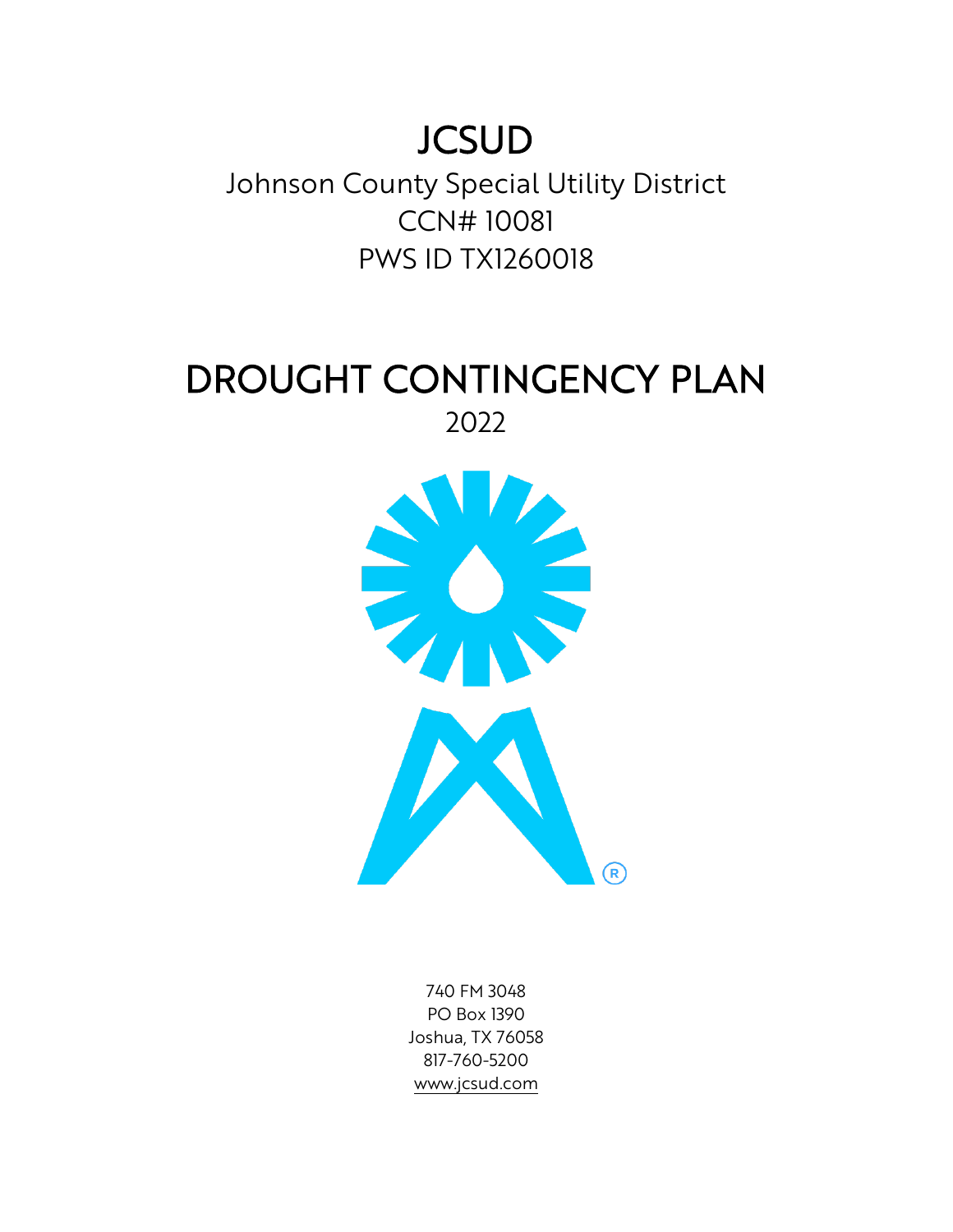## TABLE OF CONTENTS

## 1. INTRODUCTION AND OBJECTIVES

## 2. TCEQ RULES

- 2.1 Drought Contingency Defined
- 2.2 Terms

## 3. DROUGHT CONTINGENCY PLAN

- 3.1 Provisions to Inform the Public
- 3.2 Provisions for Public Education & Information
- 3.3 Coordination Regional Water Planning Groups
- 3.4 Initiation & Termination of Stages
- 3.5 Responses Stages
- 3.6 Granting Variances
- 3.7 Enforcing Mandatory Restrictions
- 3.8 Review and Update of Plan

RESOLUTION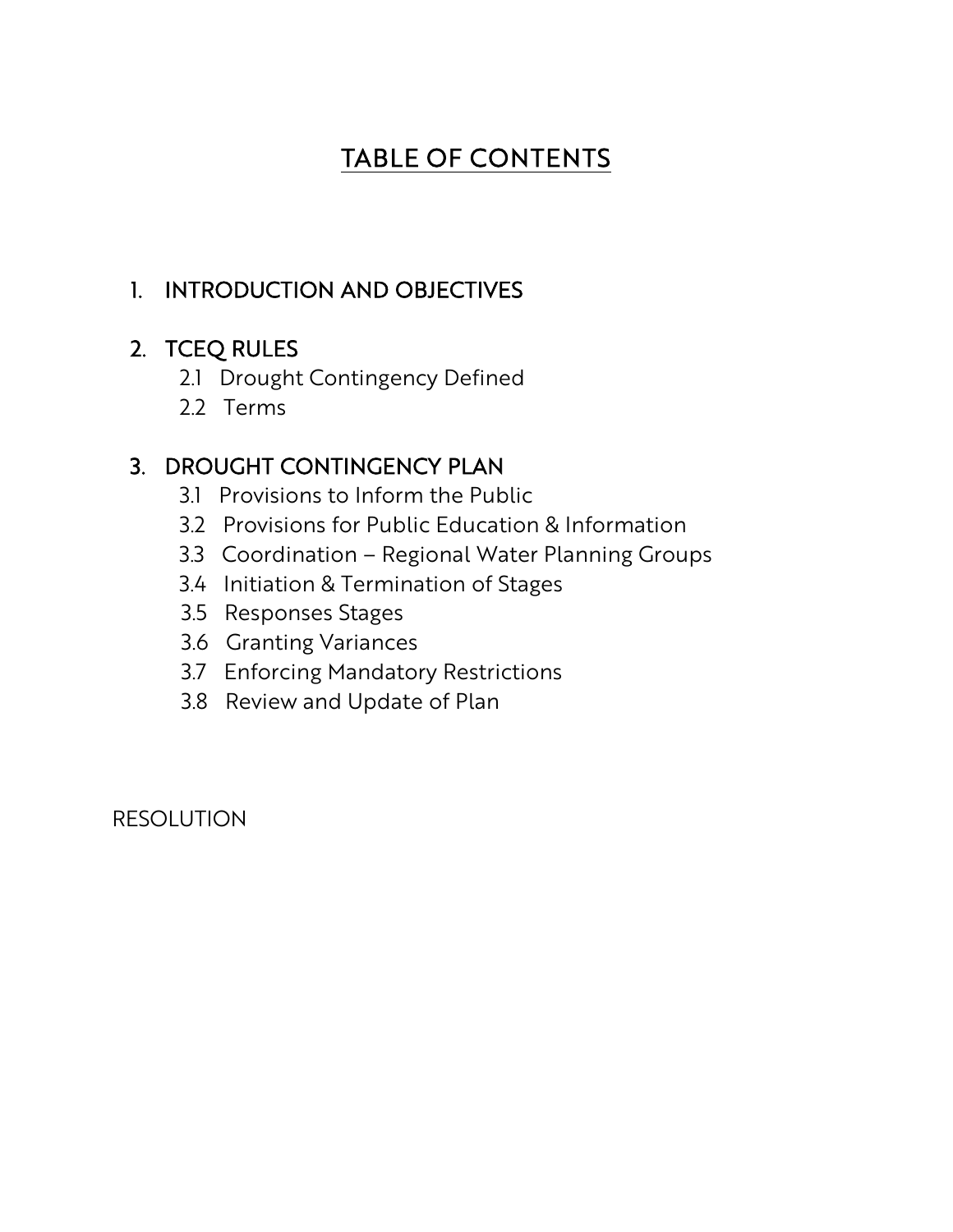#### 1. INTRODUCTION AND OBJECTIVES

This drought contingency plan is prepared by JCSUD, Johnson County Special Utility District, a retail public water supplier as well as a wholesale public water supplier, addressing the TCEQ requirements for a drought contingency plan.

The purpose of this drought contingency plan is as follows:

- To protect and preserve public health, welfare, and safety
- To conserve the available water supply in times of drought and emergency
- **To maintain supplies for domestic water use, sanitation, and fire protection**
- To minimize the adverse impacts of water supply shortages
- To minimize the adverse impacts of emergency water supply conditions.

## 2. TEXAS COMMISSION ON ENVIRONMENTAL QUALITY RULES

2.1 The TCEQ rules governing development of drought contingency plans are contained in the Texas Administrative Code, Title 30, Part 1, Chapter 288, Subchapter B, Rule §288.20 for retail water suppliers; and Rule §288.22 for wholesale water suppliers.

For the purpose of these rules, a drought contingency plan is defined as "a strategy or combination of strategies for temporary supply and demand management responses to temporary and potentially recurring water supply shortages and other water supply emergencies."

2.2 Definition of Terms Used:

"District" means JCSUD (Johnson County Special Utility District)

"Plan" means the Drought Contingency Plan of JCSUD

"RWP" means Regional Water Provider Supplying JCSUD: Brazos Regional PUA, City of Mansfield, Tarrant Regional Water District (TRWD), Brazos River Authority (BRA)

### 3. DROUGHT CONTINGENCY PLAN

### 3.1 Provisions to Inform the Public and Opportunity for Public Input

The District will provide opportunity for public input in the development of this drought contingency plan by the following means: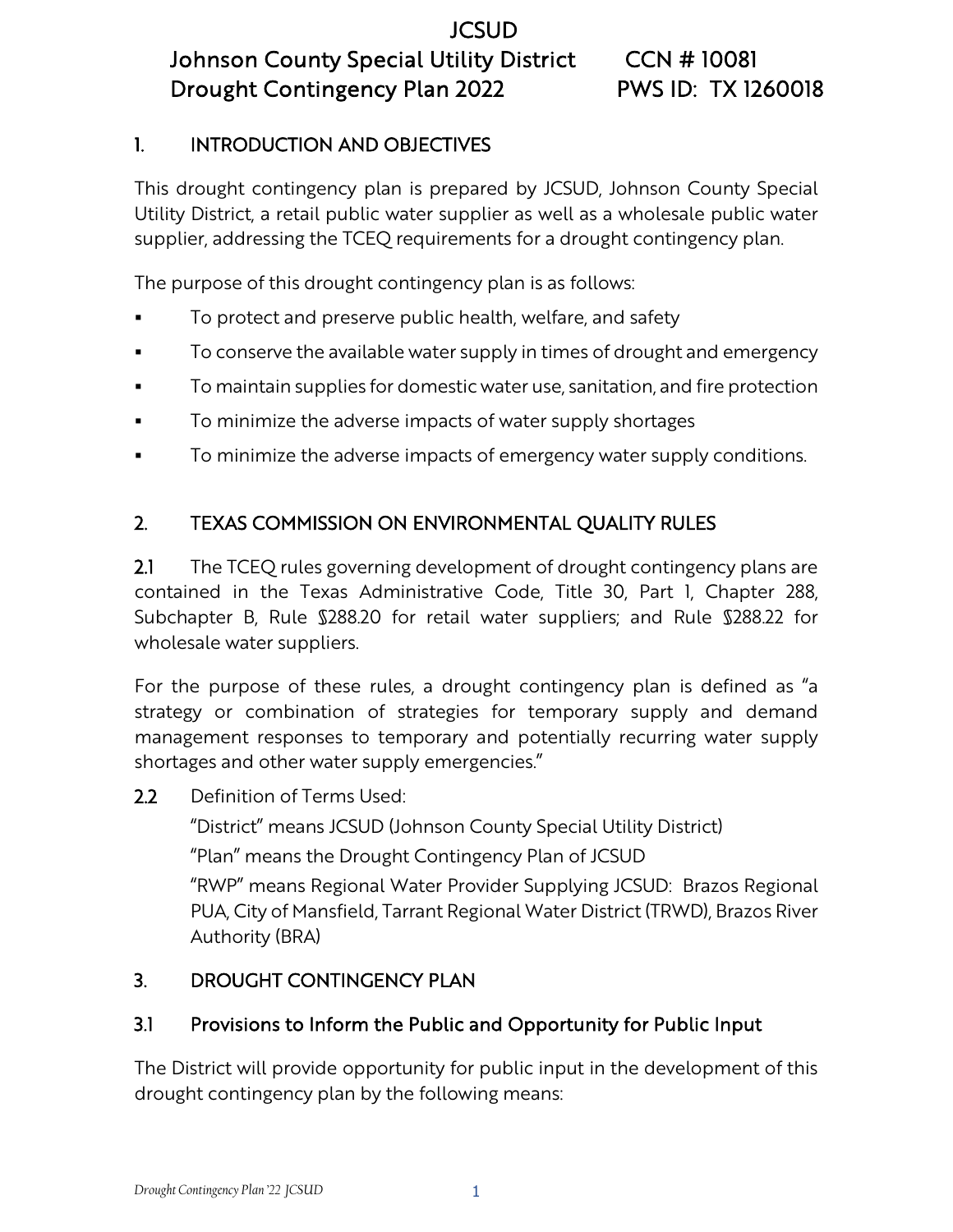Public Hearing or Public Meeting

#### 3.2 Provisions for Continuing Public Education and Information

The District will inform and educate the public (retail water customers and wholesale water customers) about the drought contingency plan by the following means:

- Preparing a bulletin describing the plan and making it available at the District's office and other appropriate locations.
- **Making the plan available to the public through the District's Web site.**
- **Periodically including information with the wholesale water customers'** invoice for water sales that the Plan is available on the District's Web site.
- Notifying local organizations, schools, and civic groups that staff are available to make presentations on the drought contingency plan (usually in conjunction with presentations on water conservation programs).

#### 3.3 Coordination with Regional Water Planning Groups

The water service area(s) of the JCSUD is located within the area(s) of the Brazos G regional water planning group and the Region C water planning group. The District provides a copy of the Plan to both regional water planning groups, Region G and Region C.

The service area supplied by the District is uniquely positioned in straddling two river basins: the Brazos and the Trinity. Accordingly, the District has purchased water agreements from sources in both basins. Furthermore, within the distribution system, there are separate "planes" of service such that treated water from the Brazos basin is the primary source while other "planes" of service area have treated water primarily supplied from the Trinity basin. During drought conditions or impending circumstances, the Brazos River Authority may or may not make declarations of drought conditions and implement various staging thereof that mirror the same from the Tarrant Regional Water District managing the Trinity basin reservoirs; and vice versa.

JCSUD's nature includes having two separate river basin sources available where different reservoir systems monitor separate parameters associated with their respective drought response plans. There may be times when JCSUD operates best to engage a certain "drought response staging" in a certain area of its system, but not the entire system in response to a drought related declaration depending on which river basin it comes from. The District will use utmost discretion to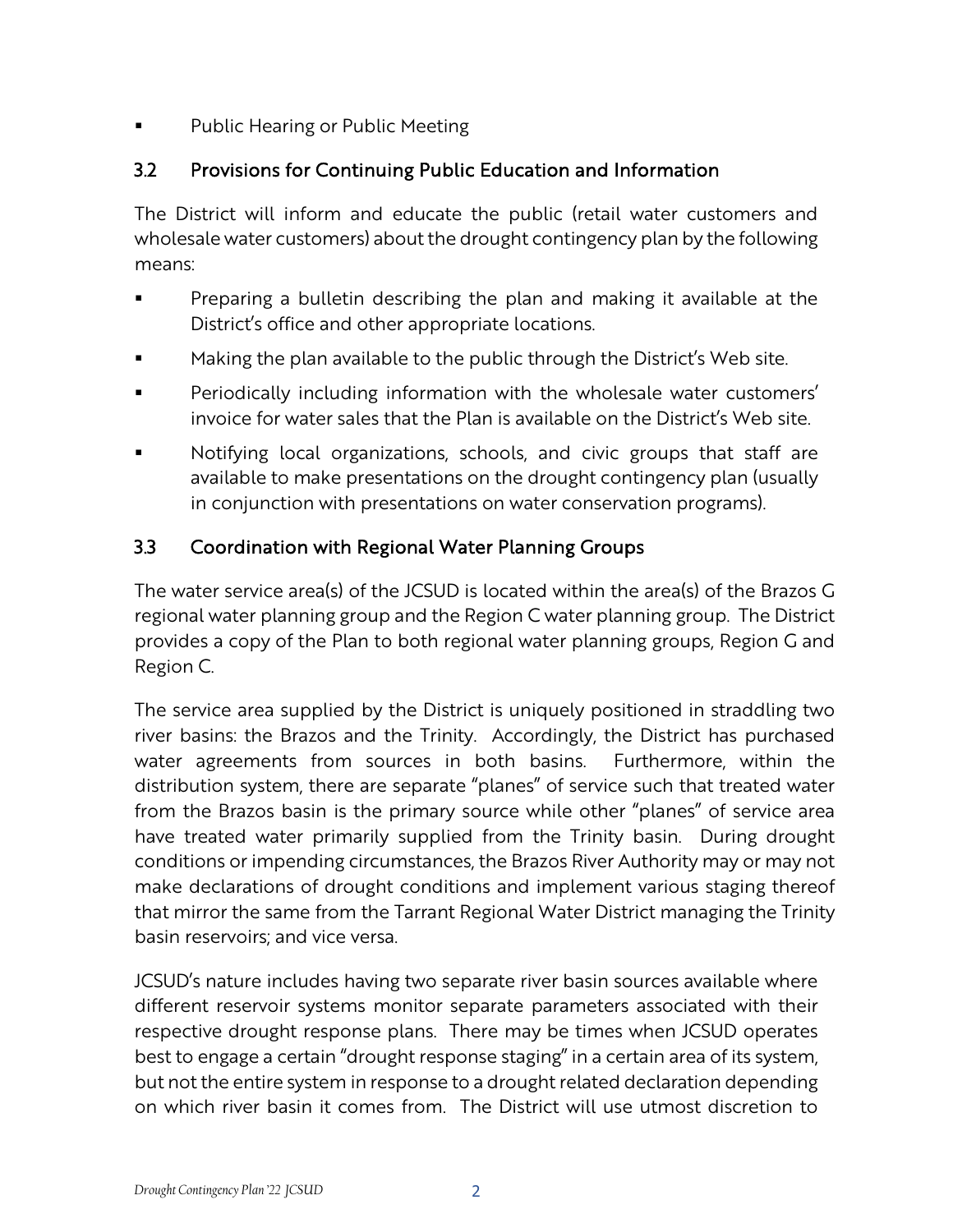manage the decision-making process to balance the best interest of the customers as a whole and the District's operational needs.

At any time that the drought contingency plan is activated, or the drought stage changes, the District will notify local media of the issues, the drought response stage, and the specific actions required of both, retail, and wholesale customers. The information will also be publicized on the District's Web site. Newsletters and/or notices on bills will also be used as appropriate.

#### 3.4 Retail and Wholesale Customers - Initiation and Termination of Drought /

#### Emergency Response Stages

- Supply or water demand management measures to be implemented during each stage of the plan include, but are not limited to, the following:
	- (A) Pro rata curtailment of water deliveries to or diversions by wholesale water customers as provided in Texas Water Code, §11.039; and
	- (B) Utilization of alternative water sources
- A provision in every wholesale water contract state that in case of a shortage of water resulting from drought, the water to be distributed shall be divided in accordance with Texas Water Code, §11.039.

#### Initiation of a Drought / Emergency Response Stage

The General Manager or official designee may order the implementation of a drought response stage or water emergency when one or more of the trigger conditions for that stage is met. When a drought stage is initiated, any or a combination of the following actions will be taken:

- The public will be notified through local media, billing notice, mailers, and the District's Web site as described in Section 3.2.
- Wholesale customers and RWP will be notified by telephone with a followup letter, e-mail, or fax that provides details of the reasons for initiation of the drought stage.
- If any mandatory provisions of the drought contingency plan are activated, the District will notify the Executive Director of the TCEQ within 5 business days.

Drought stages imposed by RWP action must be initiated by customers (including indirect customers).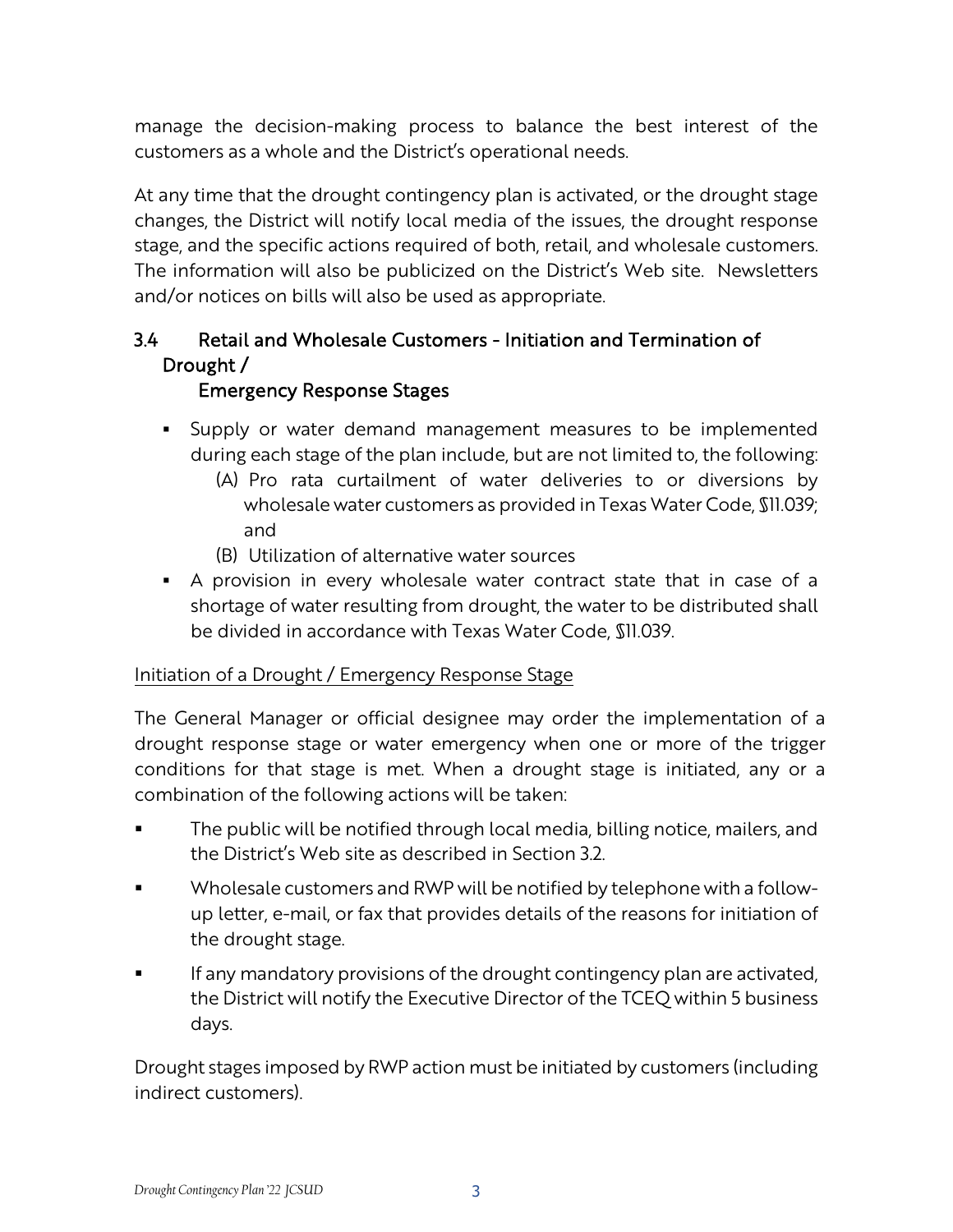For other trigger conditions, the District's General Manager or official designee may decide not to order the implementation of a drought response stage or water emergency even though one or more of the trigger criteria for the stage are met. Factors which could influence such a decision include, but are not limited to, the time of the year, weather conditions, the anticipation of replenished water supplies, or the anticipation that additional facilities will become available to meet needs. The reason for this decision should be documented.

#### Termination of a Drought Stage

The General Manager or official designee may order the termination of a drought response stage or water emergency when the conditions for termination are met or at their discretion. The following actions will be taken when a drought stage is terminated:

- The public will be notified through local media and the District's Web site as described in Section 3.2.
- Where appropriate, wholesale customers and the RWP will be notified by telephone with a follow-up letter, e-mail, or fax.
- If any mandatory provisions of the drought contingency plan that have been activated are terminated, the District will notify the Executive Director of the TCEQ within 5 business days.

The General Manager or official designee may decide not to order the termination of a drought response stage or water emergency even though the conditions for termination of the stage are met. Factors which could influence such a decision include, but are not limited to, the time of the year, weather conditions, or the anticipation of potential changed conditions that warrant the continuation of the drought stage. The reason for this decision should be documented.

#### 3.5 Drought and Emergency Response Stages

#### Stage 1, Drought Watch

#### Triggering and Terminating Conditions

The RWP has initiated Stage 1, Drought Watch, or other declaration, which may be initiated by one or more of the following:

 Total raw water supply in the Brazos Basin. The RWP declares Stage 1 Drought Watch or Water Watch.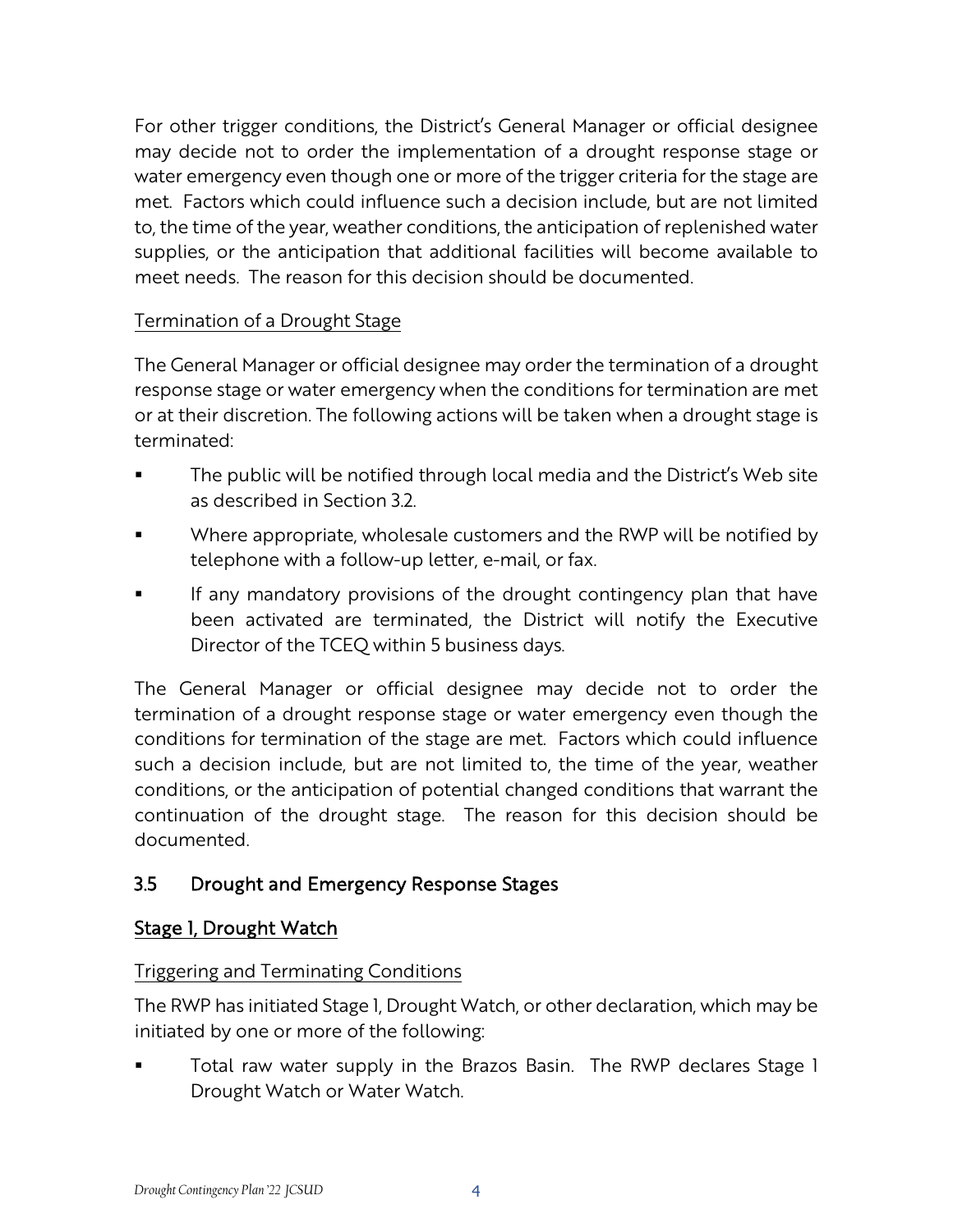- **T** Total raw water supply in the RWP reservoirs drops below 75% (25% depleted) of conservation storage.
- Water demand for all or part of the RWP delivery system exceeds delivery capacity because delivery capacity is inadequate.
- Water demand is projected to approach the limit of RWP's permitted supply.
- The RWP's supply source becomes contaminated.
- The RWP's water supply system is unable to deliver water due to the failure or damage of major water system components.
- The District or the RWP's demand exceeds the amount that can be delivered to customers.
- The District or the RWP's water demand for all or part of the delivery system approaches delivery capacity because delivery capacity is inadequate.
- The District or the RWP's water treatment or distribution system becomes contaminated.
- The District or the RWP's water supply system is unable to deliver water, due to the failure or damage of major water system components.
- The District or the RWP's plan may be implemented if other criteria dictate.

Stage 1 may terminate when RWP terminates its declaration prompting Stage 1 condition, when the circumstances that caused the initiation of Stage 1 no longer prevail, or at the discretion of the General Manager or official designee.

#### Goal for Use Reduction

The goal for water use reduction under Stage 1, Drought Watch, is to decrease use by five percent. If circumstances warrant or if required by RWP, the General Manager or his/her official designee can set a goal for greater water use reduction.

#### Actions Available under Stage 1, Drought Watch

The General Manager or official designee must implement any action(s) required by the Regional Water Provider (RWP). In addition, the General Manager or official designee may order the implementation of any of the other actions listed below,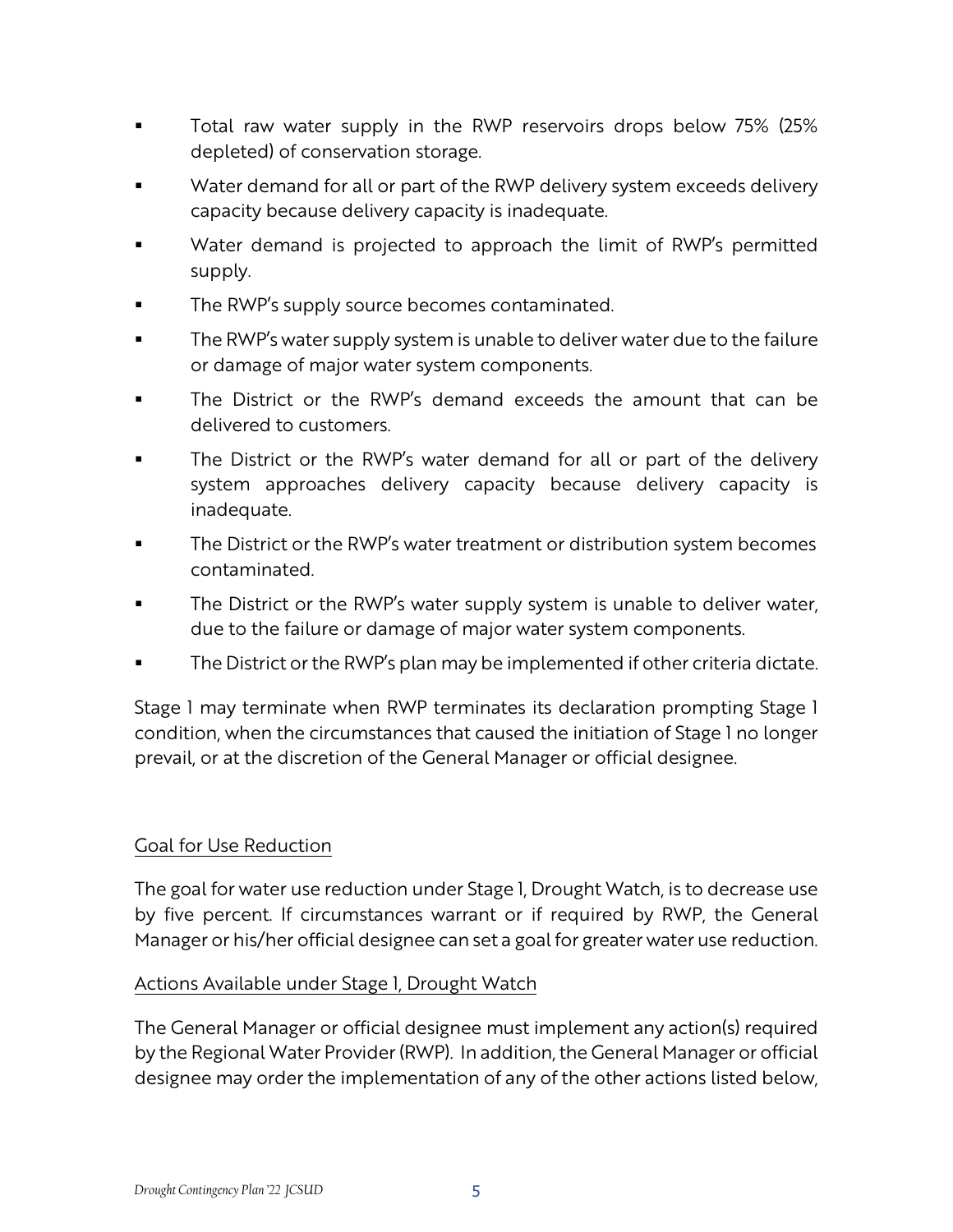as deemed necessary. The District must notify TCEQ within five business days if any mandatory measures are implemented.

#### All Water Users

- Initiate mandatory restrictions to prohibit non-essential water use as follows:
	- o Prohibit hosing of paved areas, such as sidewalks, driveways, parking lots, tennis courts, patios, or other impervious surfaces, except to alleviate immediate health hazard.
	- o Prohibit hosing of buildings or other structures for purposes other than fire protection or surface preparation prior to painting.
	- o Prohibit using water in such a manner as to allow runoff or other waste, including:

(1) failure to repair a controllable leak, including a broken sprinkler head, a leaking valve, leaking or broken pipes, or a leaking faucet.

(2) operating a permanently installed irrigation system with: (a) a broken head; (b) a head that is out of adjustment and the arc of the spray head is over a street or parking lot; or (c) a head that is misting because of high water pressure; or

(3) during irrigation, allowing water (a) to run off a property and form a stream of water in a street for 50 feet or greater; or (b) to pond in a street or parking lot to a depth greater than onequarter of an inch.

 Limit landscape watering with sprinklers or irrigation systems at each service address to a twice per week schedule as determined by the Water Operations Manager.

- Foundations may be watered up to two hours on any day by handheld hose; or using a soaker hose or drip irrigation system placed within 24-inches of the foundation that does not produce a spray of water above the ground.
- New plantings, (first year) of shrubs, and trees may be watered up to two hours on any day by handheld hose, drip irrigation, or a soaker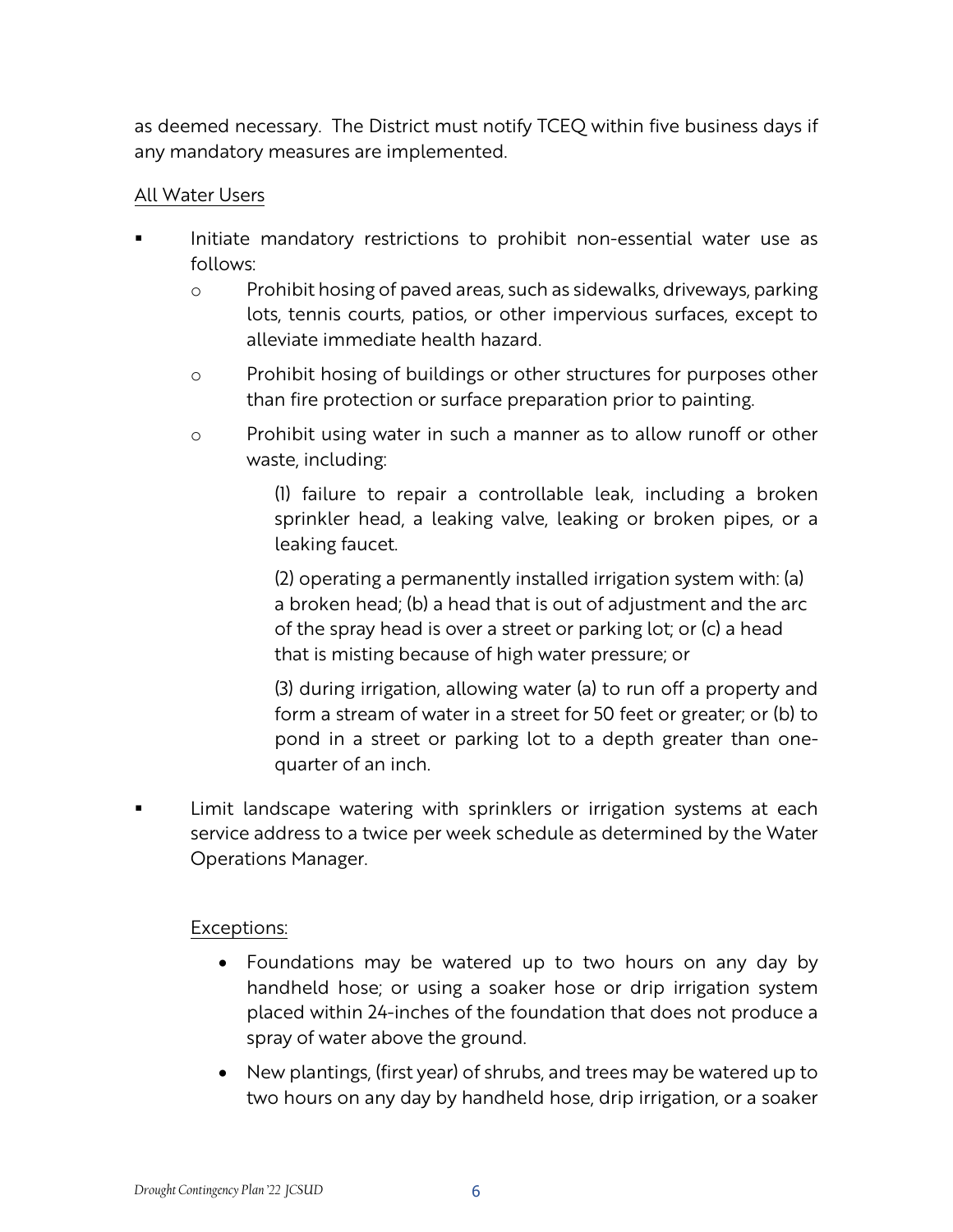hose. Tree watering is limited to an area not to exceed the drip line of a tree.

- Restrictions do not apply to locations having their own well water pumping system or treated wastewater effluent for irrigation.
- Outdoor watering at service addresses with large multi-station irrigation systems may take place in accordance with a variance granted by the General Manager or the Water Operations Manager, if he determines that a property cannot be completely irrigated with an average of three-quarters of an inch of water in a single day, and that the property should be divided into sections to be irrigated on different days.
- Establishing new turf is discouraged. If new hydro-mulch, grass sod, or grass seed is installed, there are no watering restrictions for the first 30 days while it is being established. After that, the watering restrictions set forth in this stage apply.
- Washing of any motor vehicle, motorbike, boat, trailer, airplane, or other vehicle shall be limited to the use of a hand-held bucket or a hand-held hose equipped with a positive shutoff nozzle for quick rinses. Vehicle washing may be done at any time on the premises of a commercial car wash or commercial service station. Further, such washing may be exempt from these requirements if the health, safety, and welfare of the public are contingent upon frequent vehicle cleansing, such as garbage trucks and vehicles used to transport food and perishables.
- Encourage reduction in frequency of draining and refilling swimming pools.
- Encourage use of Texas native and drought tolerant plants in landscaping.

#### JCSUD and Local Governments

In addition to actions listed above, the General Manager or official designee may also:

- Review conditions and problems that caused Stage 1. Take corrective action.
- Increase public education efforts on ways to reduce water use.
- Intensify leak detection and repair efforts.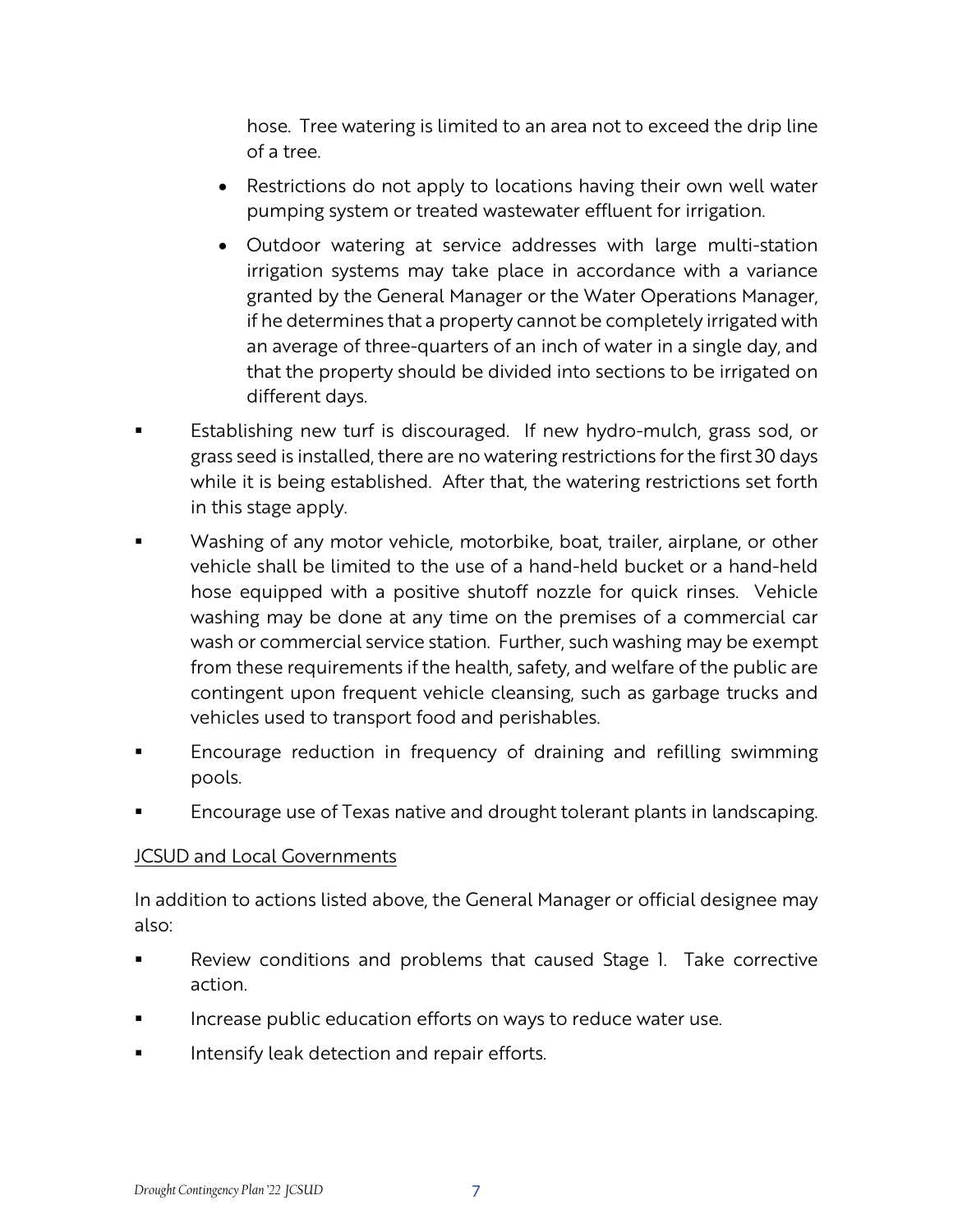- Audit all District and local government irrigation systems to ensure proper condition, settings, and operation.
- Identify and encourage voluntary reduction measures by high-volume water users through water use audits.
- Increase enforcement efforts.
- Landscape watering of municipal parks, golf courses, and sports fields is restricted to twice per week watering schedule, per irrigation station.

#### Exceptions:

- Golf courses may water greens and tee boxes without restrictions; however, watering must be done before 10 a.m. and after 6 p.m.
- Skinned areas of sports fields may be watered as needed for dust control.
- See all water user's category above for rules that apply to facilities with large multi-station irrigation systems.
- Reduce non-essential water use. As used herein, non-essential water uses are those that do not have any health or safety impact and are not needed to meet the core function of the agency.
- Notify wholesale customers of actions being taken and request them to implement similar procedures.

#### Commercial or Industrial

- All actions listed above for all water users apply to commercial and industrial users.
- Landscape watering of parks, golf courses, and sports fields is restricted to twice per week watering schedule, per irrigation station.

- Golf courses may water greens and tee boxes without restrictions; however, watering must be done before 10 a.m. and after 6 p.m.
- Skinned areas of sports fields may be watered as needed for dust control.
- Playing fields with a stadium only (not surrounding landscaping) may be watered as needed to maintain league standards.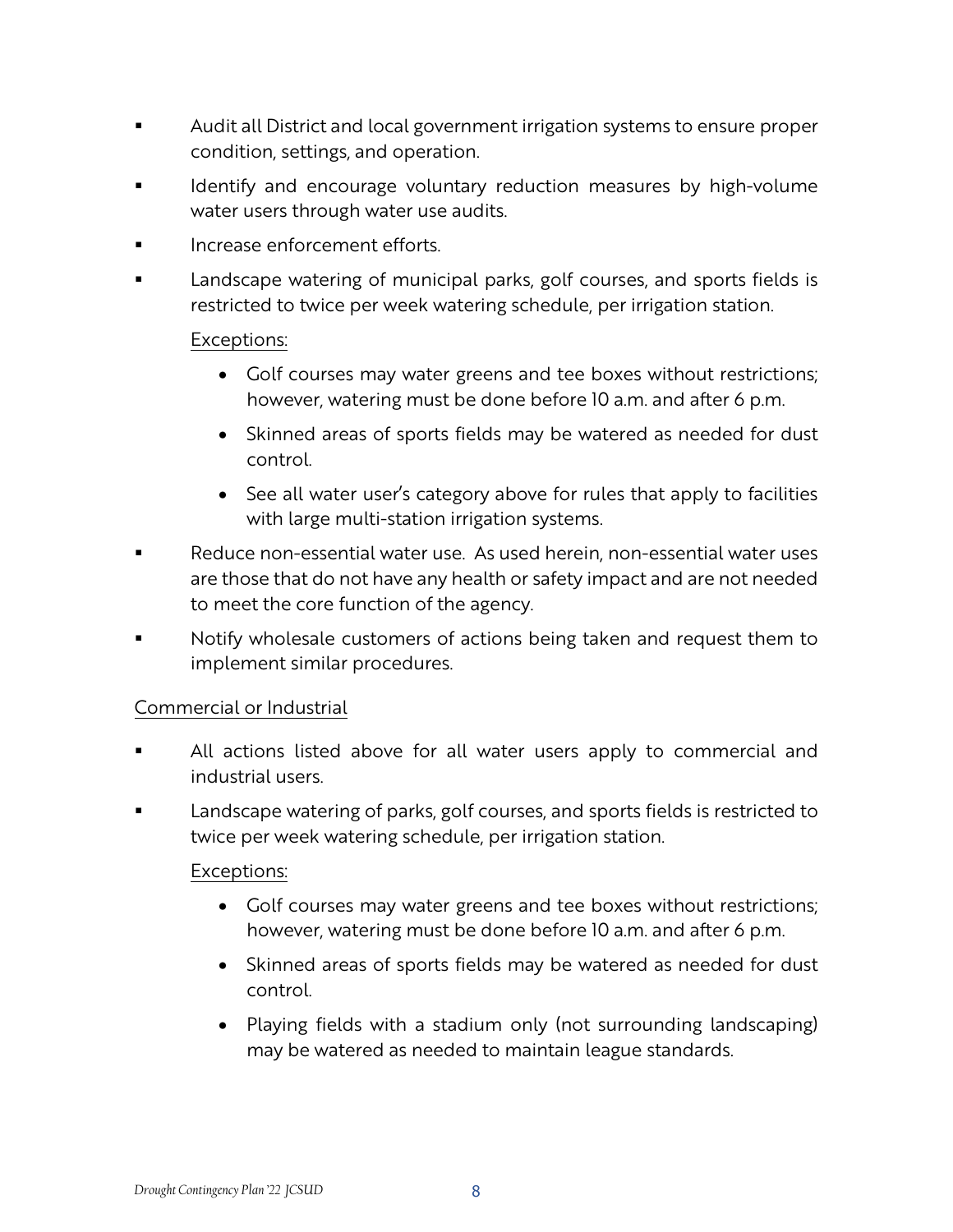- See all water user's category above for rules that apply to facilities with large multi-station irrigation systems.
- Stock at commercial plant nurseries is exempt from Stage I watering restrictions.
- Hotels, restaurants, and bars are encouraged to serve drinking water to patrons on an "on demand" basis.
- Hotels are encouraged to implement laundry conservation measures by encouraging patrons to reuse linens and towels.

#### Stage 2, Drought Warning

#### Triggering and Terminating Conditions

The RWP has initiated Stage 2, Drought Warning, which may be initiated by one or more of the following:

- Total raw water supply in RWP reservoirs drops below 60% (40% depleted) of conservation storage.
- Water demand for all or part of the RWP delivery system exceeds delivery capacity because delivery capacity is inadequate.
- Water demand is projected to approach the limit of RWP's permitted supply.
- RWP's supply source becomes contaminated.
- The RWP's water supply system is unable to deliver water due to the failure or damage of major water system components.
- The RWP General Manager, with the concurrence of the RWP Board of Directors, finds that conditions warrant the declaration of a Stage 2 drought.
- **The District or the RWP's demand exceeds production capacity of the** amount that can be delivered to customers for 1 day.
- The District's demand for all or part of the delivery system equals or exceeds delivery capacity because delivery capacity is inadequate.
- The District's water treatment or distribution system becomes contaminated.
- The District's water supply system is unable to deliver water due to the failure or damage of major water system components.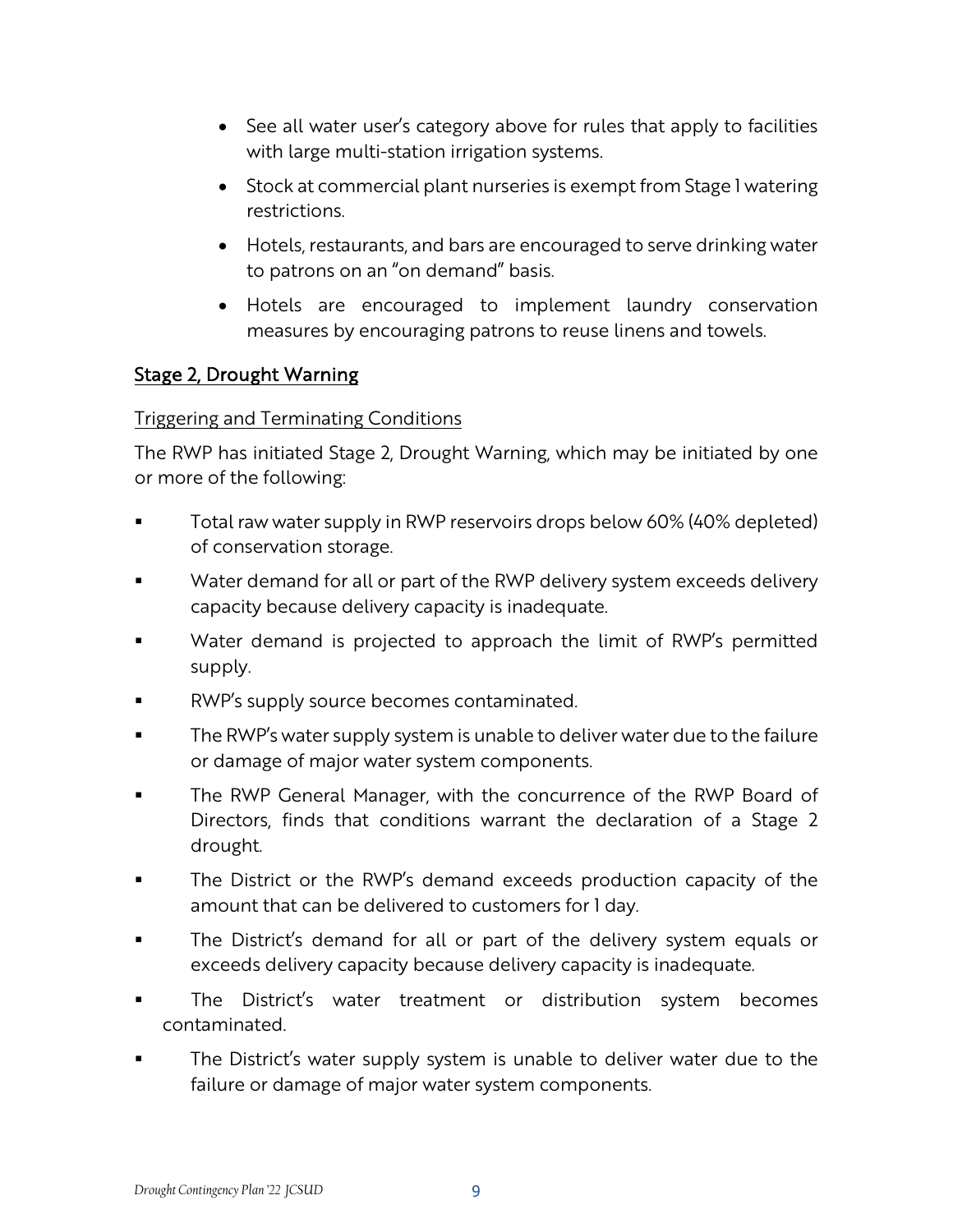The District's plan may be implemented if other criteria dictate.

Stage 2 may terminate when RWP terminates its Stage 2 condition, when the circumstances that caused the initiation of Stage 2 no longer prevail, or at the discretion of the General Manager or official designee.

#### Goal for Use Reduction

The goal for water use reduction under Stage 2, Drought Warning, is to decrease use by ten percent. If circumstances warrant or if required by RWP, the General Manager or official designee can set a goal for greater water use reduction.

#### Actions Available under Stage 2, Drought Warning

The General Manager or official designee must implement any action(s) required by the regional water providers to JCSUD. In addition, the General Manager or official designee may order the implementation of any of the other actions listed below, as deemed necessary. The District must notify TCEQ within five business days if any mandatory measures are implemented:

#### All Water Users

 Landscape watering with sprinklers or irrigation systems at each service address is limited to once every seven days. Outdoor watering schedule to be determined by the Water Operations Manager.

- Foundations may be watered up to two hours on any one day of the week by handheld hose; or using a soaker hose or drip irrigation system placed within 24-inches of the foundation that does not produce a spray of water above the ground.
- New plantings, (first year) of shrubs and trees may be watered up to two hours on any day by handheld hose, drip irrigation, or a soaker hose. Tree watering is limited to an area not to exceed the drip line of a tree.
- Restrictions do not apply to locations having their own well water pumping system or treated wastewater effluent for irrigation.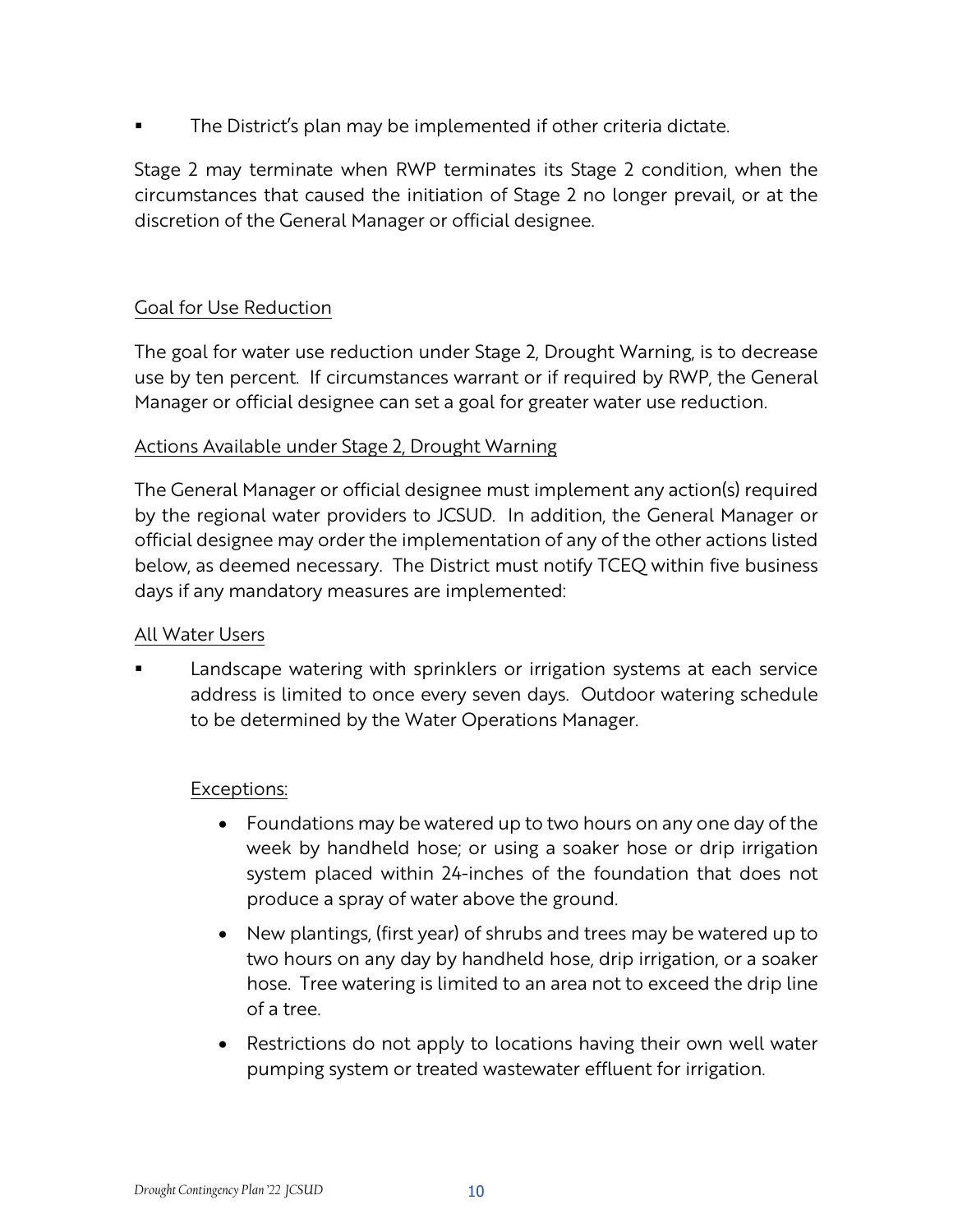- Outdoor watering at service addresses with large multi-station irrigation systems may take place in accordance with a variance granted by the General Manager or the Water Operations Manager, if he determines that a property cannot be completely irrigated with an average of three-quarters of an inch of water in a single day, and that the property should be divided into sections to be irrigated on different days.
- Public is encouraged to wait until the current drought or emergency has passed before establishing new landscaping. If new hydro-mulch, grass sod, or grass seed is installed, there are no watering restrictions for the first 30 days while it is being established. After that, the watering restrictions set forth in this stage apply.
- Prohibit use of water for dust control, except as required to protect public health.
- Prohibit the operation of ornamental fountains or ponds that use potable water except where necessary to support aquatic life or where such fountains or ponds are equipped with a recirculation system.
- Prohibit filling of swimming pools with automatic valves.

#### JCSUD and Local Governments

In addition to actions listed above:

- Continue or initiate any actions available under Stage 1.
- Review conditions or problems that caused Stage 2. Take corrective action.
- Increase frequency of media releases on water supply conditions.
- Further accelerate public education efforts on ways to reduce water use.
- Landscape watering at municipal parks, golf courses, and sports fields is limited to once every seven days, per irrigation station.

- Golf courses may water greens and tee boxes as needed to keep them alive; however, watering must be done before 10 a.m. and after 6 p.m.
- Watering for dust control on skinned areas of sport fields is not allowed.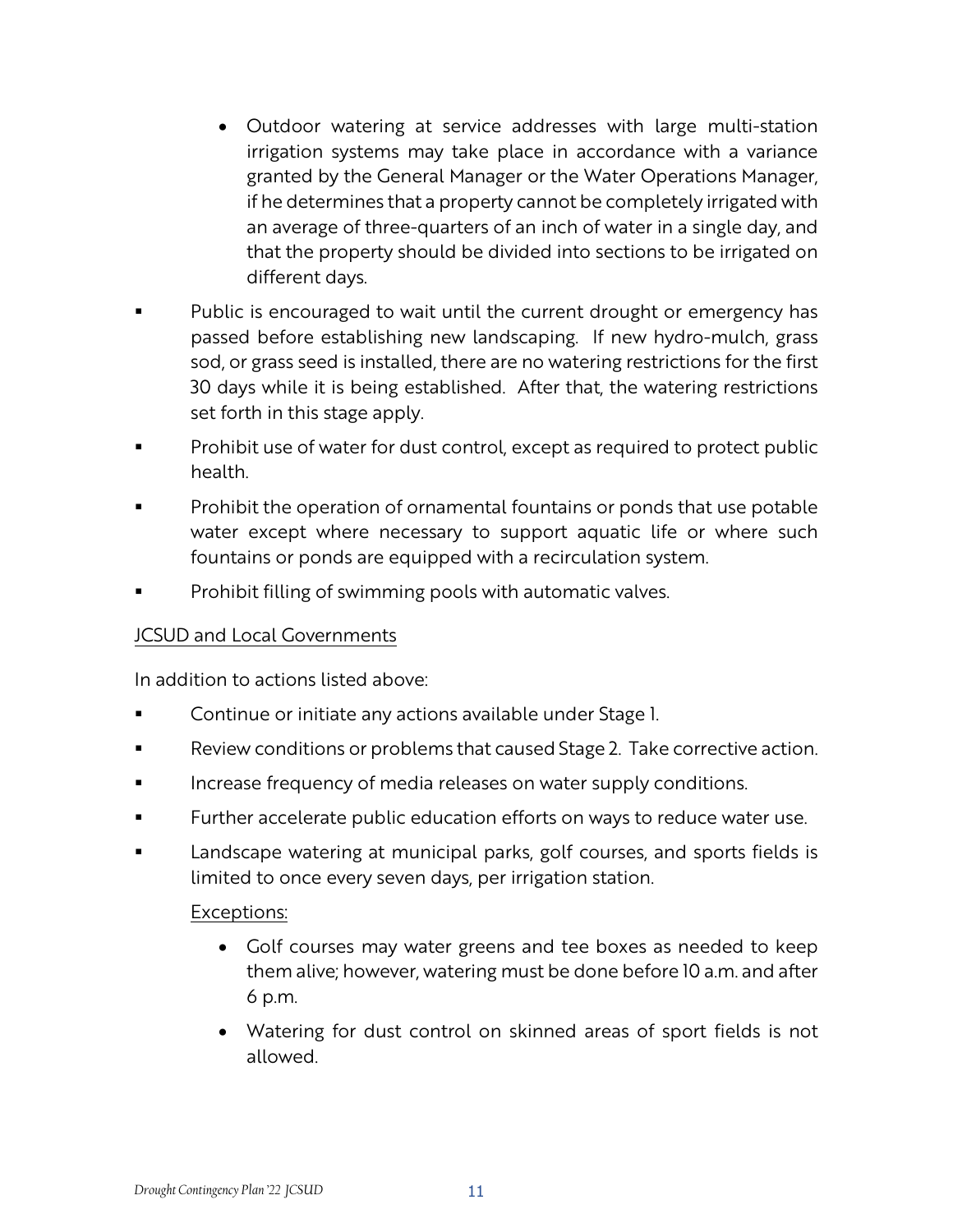- See all water user's category above for rules that apply to facilities with large multi-station irrigation systems.
- Halt non-essential water use. As used herein, non-essential water uses are those that do not have any health or safety impact and are not needed to meet the core function of the agency.
- Prohibit wet street sweeping.
- Notify wholesale customers of actions being taken and request them to implement similar procedures.

#### Commercial or Industrial

- All actions listed above for all water users apply to commercial and industrial users.
- Landscape watering at parks, golf courses, and sports fields is limited to once every seven days, per irrigation station.

#### Exceptions:

- Golf courses may water greens and tee boxes as needed to keep them alive; however, watering must be done before 10 a.m. and after 6 p.m.
- Watering for dust control on skinned areas of sport fields is not allowed.
- See all water user's category above for rules that apply to facilities with large multi-station irrigation systems.

#### Stage 3, Drought Emergency

#### Triggering and Terminating Conditions

The RWP has initiated Stage 3, Drought Emergency, which may be initiated by one or more of the following:

- Total raw water supply in RWP reservoirs drops below 45% (55% depleted) of conservation storage.
- **Water demand for all or part of the RWP delivery system exceeds delivery** capacity because delivery capacity is inadequate.
- **Water demand is projected to approach or exceed the limit of RWP's** permitted supply.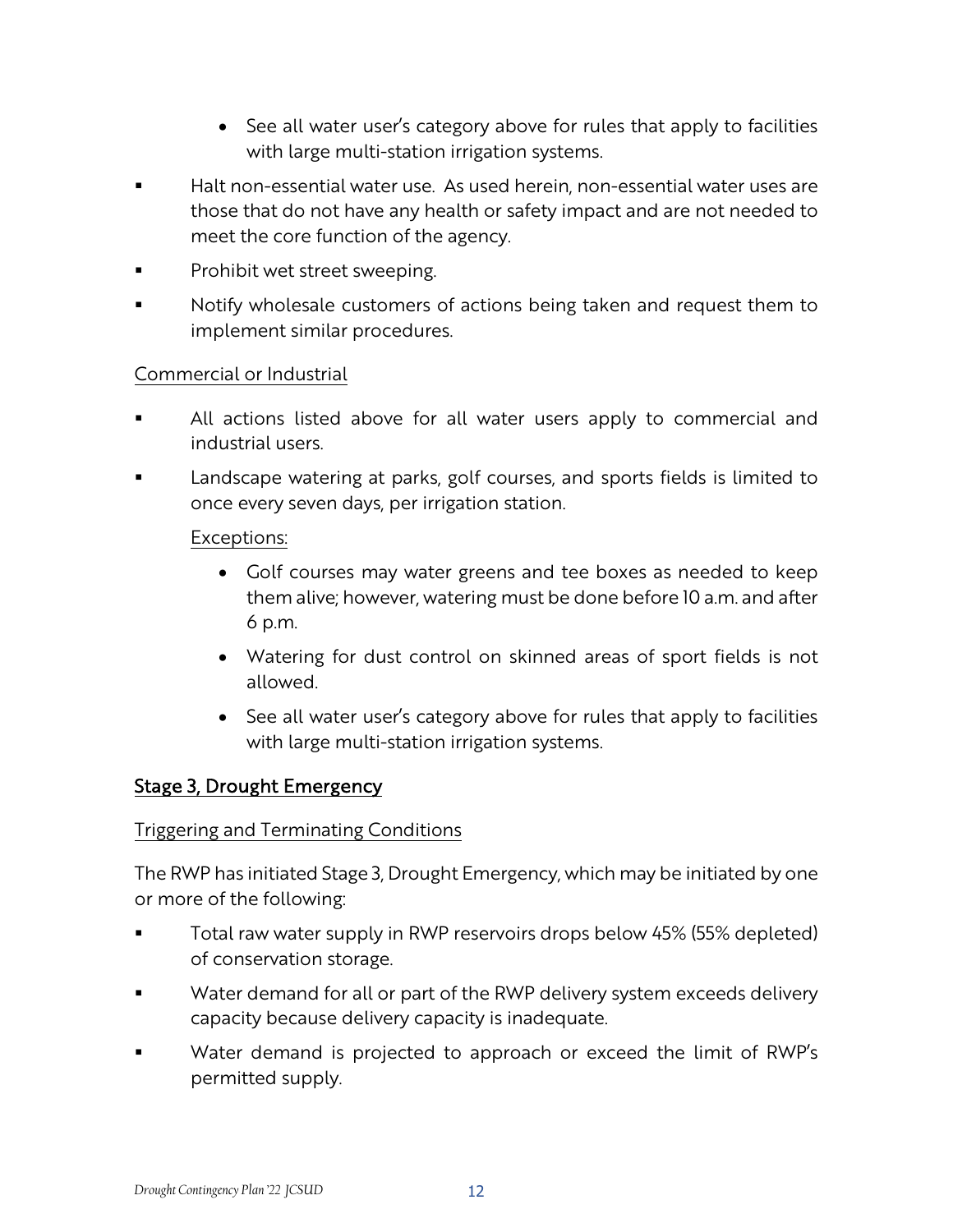- RWP's supply source becomes contaminated.
- RWP's water supply system is unable to deliver water due to the failure or damage of major water system components.
- RWP finds that conditions warrant the declaration of a Stage 3 drought.
- JCSUD and/or the RWP's demand exceeds production capacity of the amount that can be delivered to customers for 2 consecutive days.
- JCSUD and/or the RWP's demand for all or part of the delivery system exceeds delivery capacity because delivery capacity is inadequate.
- Natural or man-made contamination of the water supplier's treatment or distribution system.
- JCSUD and/or the RWP's water supply system is unable to deliver water due to the failure or damage of major water system components.
- JCSUD's plan may be implemented if other criteria dictate.

Stage 3 may terminate when RWP terminates its Stage 3 condition, when the circumstances that caused the initiation of Stage 3 no longer prevail, or at the discretion of the General Manager or official designee.

#### Goals for Use Reduction

The goal for water use reduction under Stage 3, Drought Emergency, is to decrease water use by 20 percent. If circumstances warrant or if required by the Regional Water Provider, the General Manager or official designee can set a goal for a greater water use reduction.

#### Actions Available under Stage 3, Drought Emergency

The General Manager or official designee must implement any action(s) required by the Regional Water Provider (RWP). In addition, the General Manager or official designee may order the implementation of any of the other actions listed below, as deemed necessary. The District must notify TCEQ within five business days if any mandatory measures are implemented:

#### All Water Users

Prohibit landscape watering.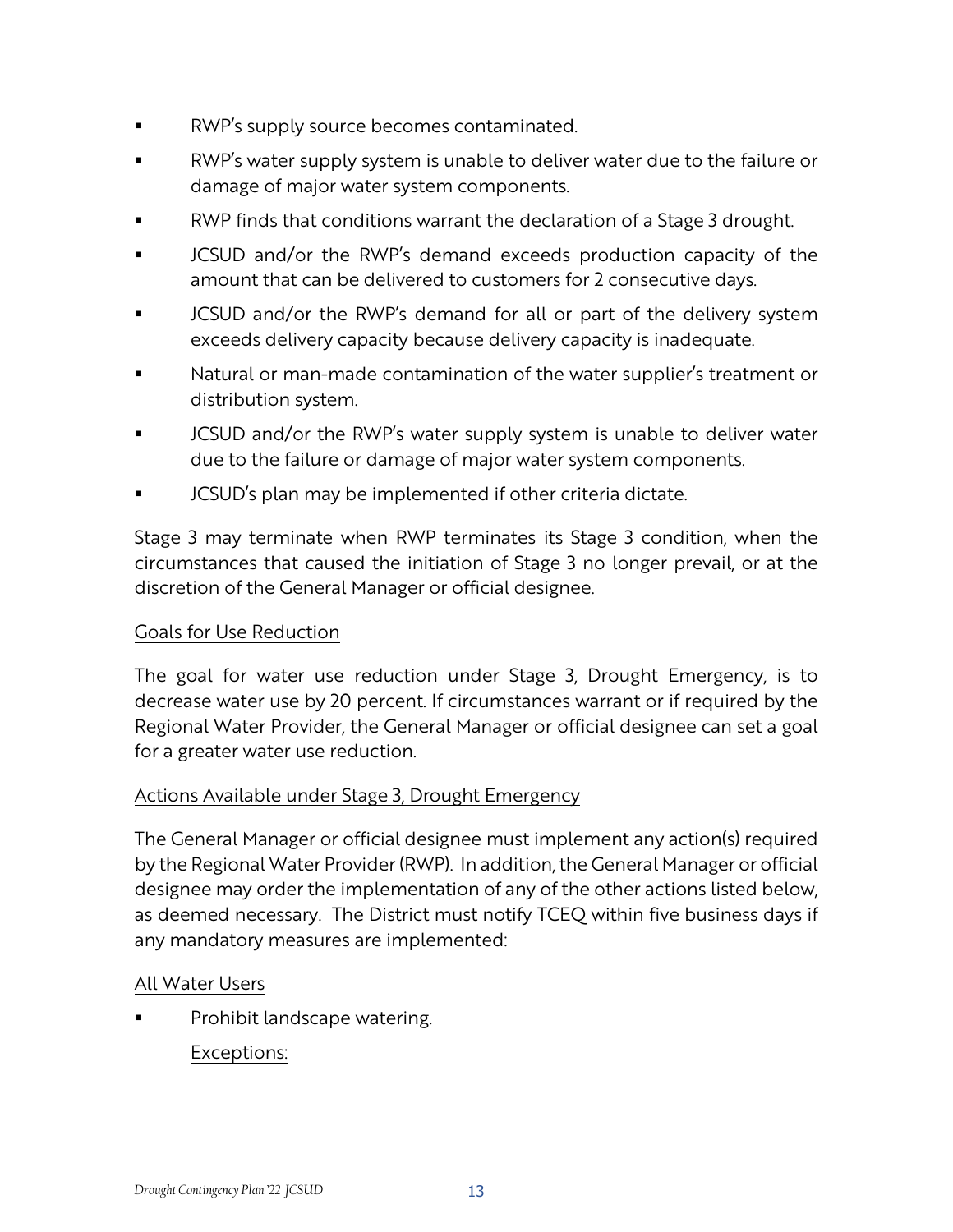- Foundations may be watered up to two hours on any day by handheld hose; or using a soaker hose or drip irrigation system placed within 24-inches of the foundation that does not produce a spray of water above the ground.
- Trees may be watered up to two hours on any day by handheld hose, drip irrigation, or a soaker hose. Tree watering is limited to an area not to exceed the drip line of a tree.
- Prohibit establishment of new landscaping.
- Vehicle washing restricted to commercial car wash or commercial service station and can only be done as necessary for health, sanitation, or safety reasons, including but not limited to the washing of garbage trucks and vehicles used to transport food and other perishables. All other vehicle washing is prohibited.
- **•** Prohibit the draining, filling, or refilling of swimming pools, wading pools and Jacuzzi type pools. Existing private and public pools may add water to maintain pool levels; however, they may not be refilled using automatic fill valves.

#### JCSUD and Local Governments

In addition to actions listed above:

- Continue or initiate any actions available under Stages 1 and 2.
- Review conditions or problems that caused Stage 3. Take corrective action.
- Implement viable alternative water supply strategies.
- Increase frequency of media releases explaining emergency situations.
- Reduce District and local government water use to maximum extent possible.
- Prohibit the permitting of new swimming pools, Jacuzzi type pools, spas, ornamental ponds, and fountain construction. Pools already permitted and under construction may be filled with water.
- Landscape watering at municipal parks, golf courses, and sports fields is prohibited.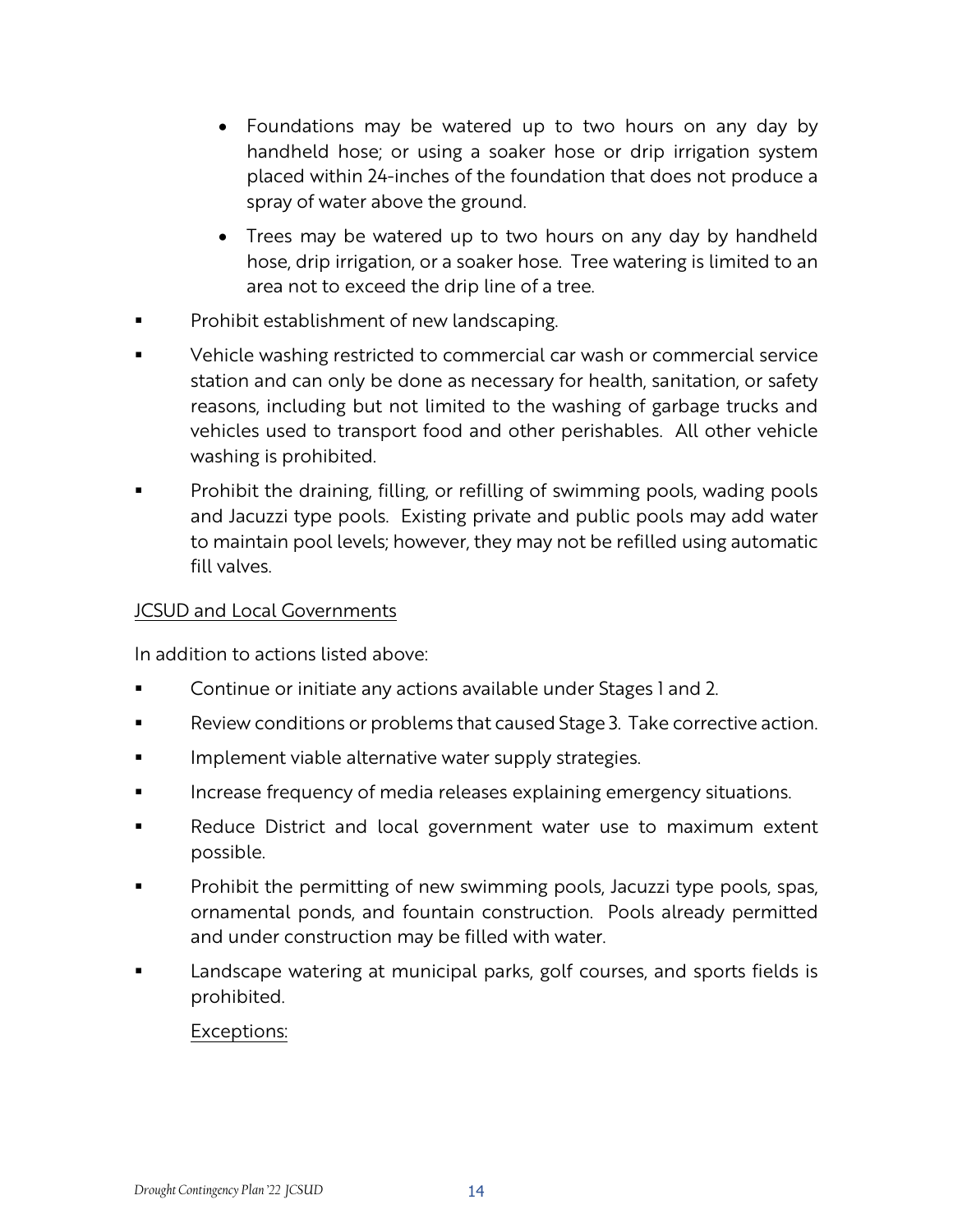- Golf course greens may be watered by hand as needed to keep them alive; however, watering must be done before 10 a.m. and after 6 p.m.
- Institute a mandated reduction in deliveries to all customers. Such a reduction will be distributed as required by Texas Water Code §11.039.
- If RWP has imposed a reduction in water available to customers, impose the same percent reduction on wholesale customers.
- Notify wholesale customers of actions being taken and request them to implement similar procedures.

#### Commercial or Industrial

- All actions listed above for all water users apply to commercial and industrial users.
- Landscape watering at parks, golf courses, and sports fields is prohibited. Exceptions:
	- Golf course greens may be watered by hand as needed to keep them alive; however, watering must be done before 10 a.m. and after 6 p.m.
	- Playing fields with a stadium only (not surrounding landscaping) may be watered as needed to maintain league standards.
- Hotels, restaurants, and bars are required to serve drinking water to patrons on an "on demand" basis.
- Hotels are required to implement laundry conservation measures by encouraging patrons to reuse linens and towels.
- Stock at commercial plant nursery may be watered only with a hand-held hose, hand-held watering can, or drip irrigation system.
- Commercial and industrial water users are required to reduce water use by a set percentage (20 percent is the goal for stage 3).

#### 3.6 Procedures for Granting Variances to the Plan

The General Manager or official designee may grant temporary variances for existing water uses otherwise prohibited under this drought contingency plan if one or more of the following conditions are met: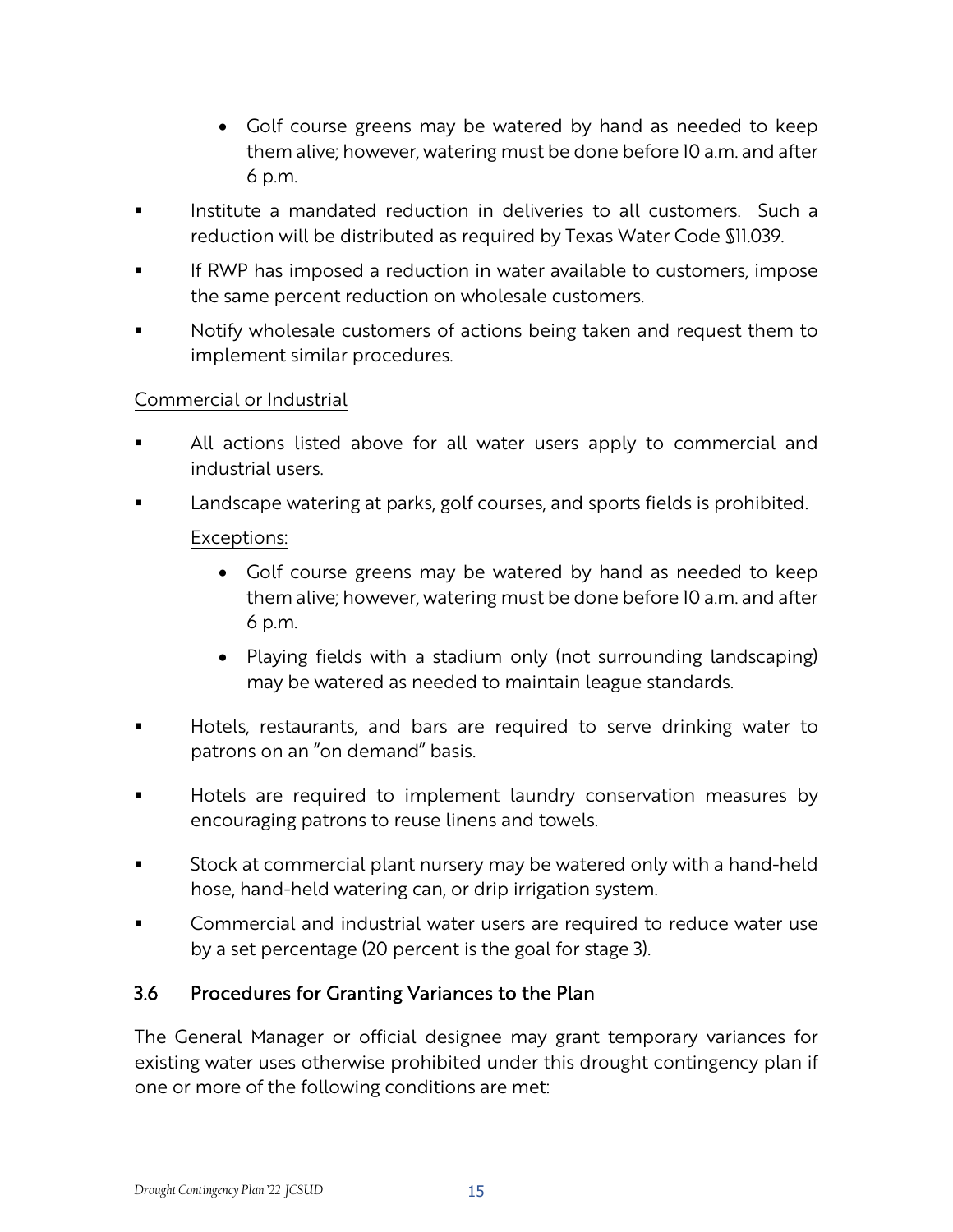- Failure to grant such a variance would cause an emergency condition adversely affecting health, sanitation, or fire safety for the public or the person requesting the variance.
- Compliance with this plan cannot be accomplished due to technical or other limitations.
- Alternative methods that achieve the same level of reduction in water use can be implemented.

Variances shall be granted or denied at the discretion of the General Manager or official designee. All petitions for variances should be in writing and should include the following information:

- Name and address of the petitioner(s)
- Purpose of water use
- Specific provisions from which relief is requested
- Detailed statement of the adverse effect of the provision from which relief is requested
- Description of the relief requested
- Period of time for which the variance is sought
- Alternative measures that will be taken to reduce water use
- Other pertinent information.

#### 3.7 Procedures for Enforcing Mandatory Water Use Restrictions

Mandatory water use restrictions may be imposed in Stages 1, 2, and 3 drought stages. These mandatory water use restrictions will be enforced by warnings and penalties as follows:

- On the first violation, customers will be given a written warning that they have violated the mandatory water use restriction.
- On the second and subsequent violations, citations may be issued to customers, with minimum and maximum fines established by ordinance.
- **•** On the third and subsequent violations, the utility may disconnect water service or restrict the flow to the customer.